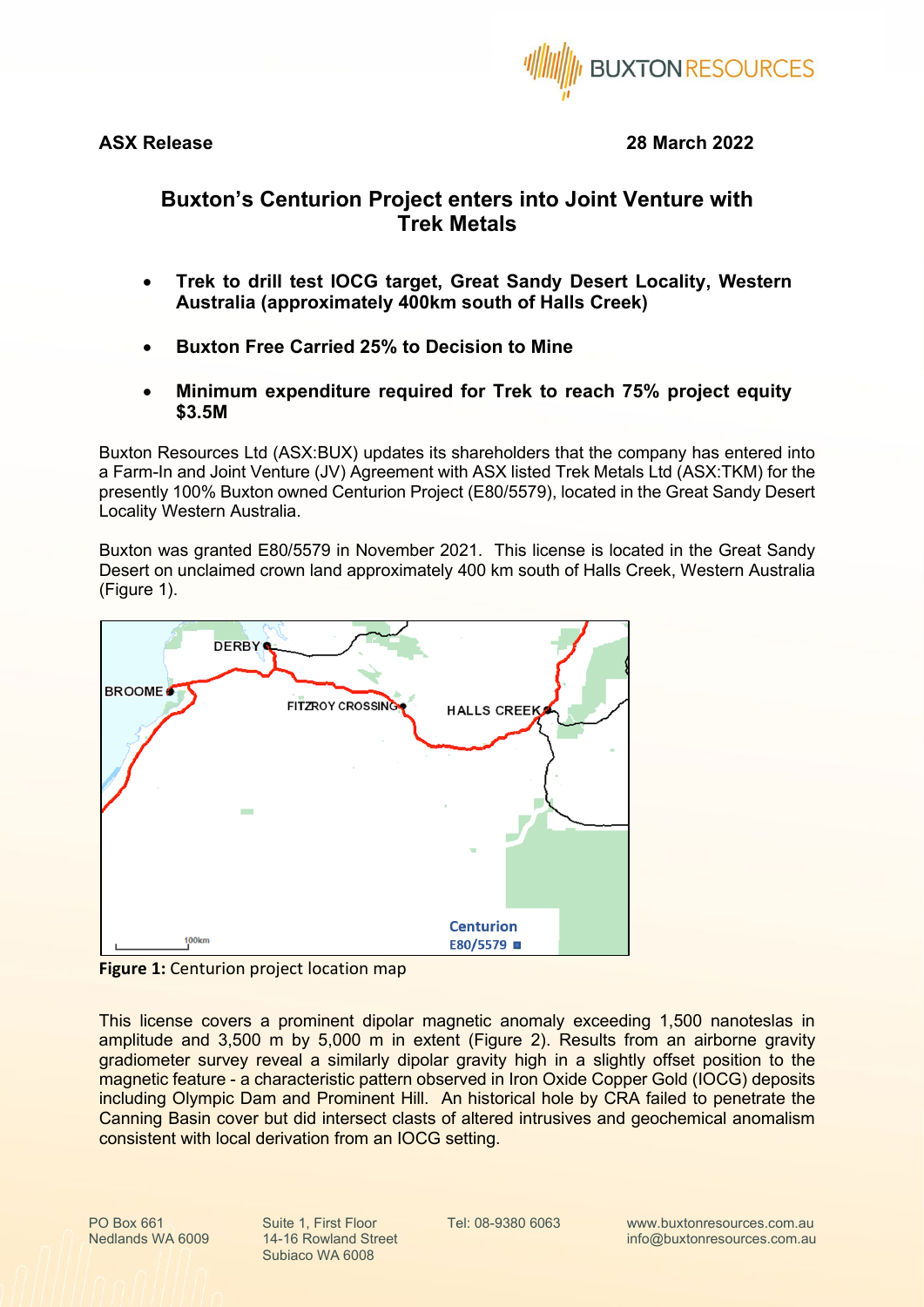Under the Joint Venture terms, Trek will be required to drill test the Centurion IOCG target within 21 months of signing of the JV and shall sole fund \$500,000 of expenditure including satisfying a minimum of at least 300 metres of diamond core drilling (Stage 1). On completion of Stage 1, Trek may elect to withdraw from the JV or will have earned a 51% interest in the tenement.

**II BUXTON RESOURCES** 

If results from the first drill hole are positive/encouraging TKM will have the ability to elect to proceed to stage 2 where TKM will have earned 51% of Centurion's project equity and be obliged to spend a further \$3 million within 3 years to earn a further 24% taking them to 75% overall project equity and Buxton will be free carried at 25% project equity level until a Decision to Mine milestone is reached where both parties may elect to into a co-contributing JV.

Details and milestone can be seen in Table 1.

| Signing Consideration to<br><b>Buxton</b> | \$25,000                                                                                                                                                |
|-------------------------------------------|---------------------------------------------------------------------------------------------------------------------------------------------------------|
| Stage 1: TKM to Earn<br>51%               | Stage 1 requires a minimum expenditure of \$500,000 within 21<br>months.                                                                                |
|                                           | Stage 1 required TKM to complete drill testing of the Centurion<br>IOCG target defined by at least 300m of diamond drilling below the<br>Canning Basin. |
|                                           | <b>Buxton Free Carried.</b>                                                                                                                             |
|                                           | At completion of stage 1, TKM may withdraw from the JV and<br>return rehabilitated project unencumbered to BUX.                                         |
| Stage 2: TKM to earn<br>75% and BUX 25%   | Stage 2 requires minimum of \$3,000,000 expenditure within 3<br>years                                                                                   |
|                                           | <b>Buxton Free Carried</b>                                                                                                                              |
|                                           | At the successful completion of Stage 2, Buxton and TKM will enter<br>a new 75:25 co-contributing JV                                                    |

**Table 1:** Project Centurion E80/5579 BUX/TKM Term Sheet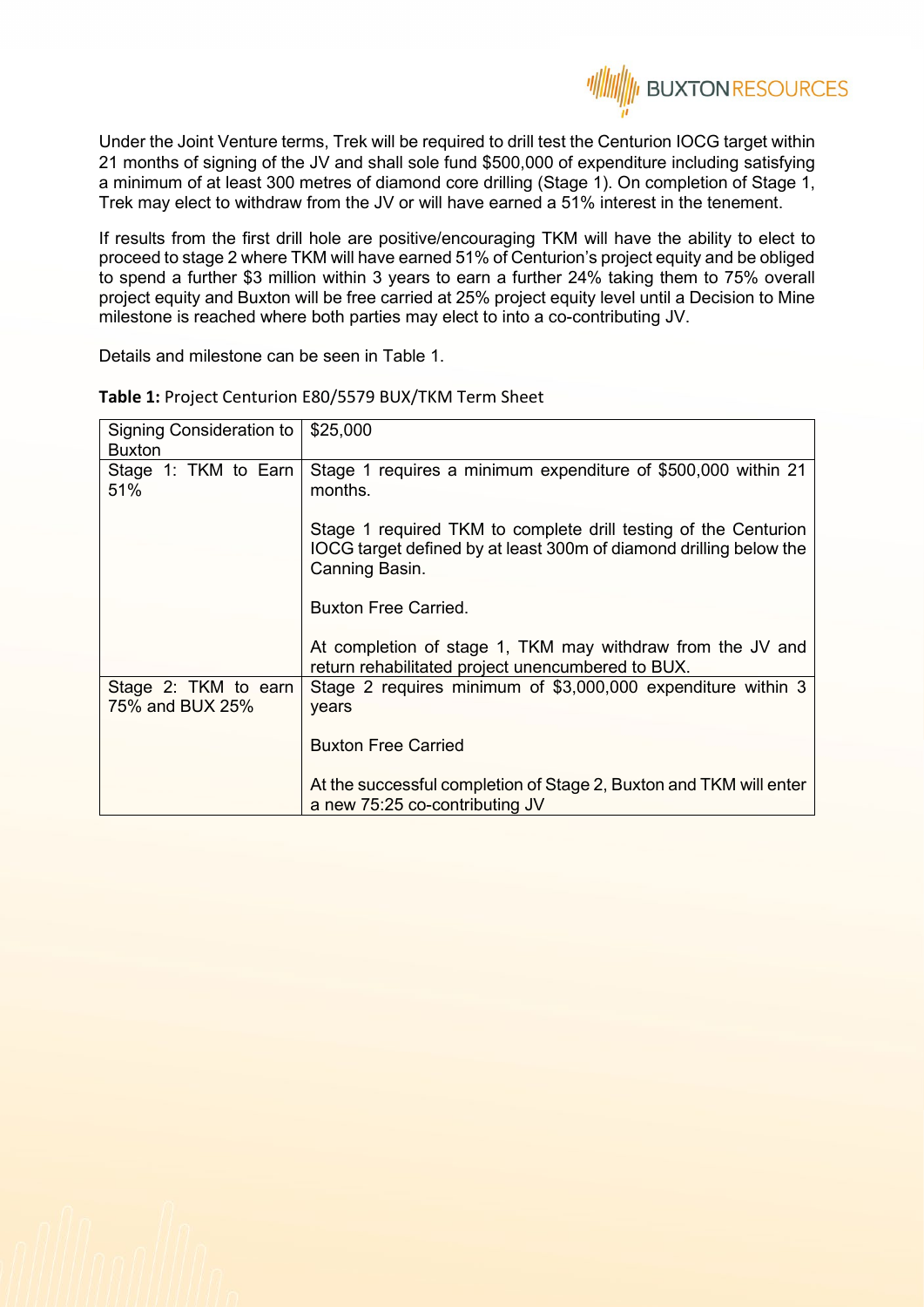



<span id="page-2-0"></span>Figure 2: Centurion Project summary of open file geophysics. The magnetic image is overlain by airborne gravity contours and seismic lines along with the historical drillhole CRA VE001 (abandoned in the cover sequence above the IOCG target) and the planned VE002 diamond drill hole.